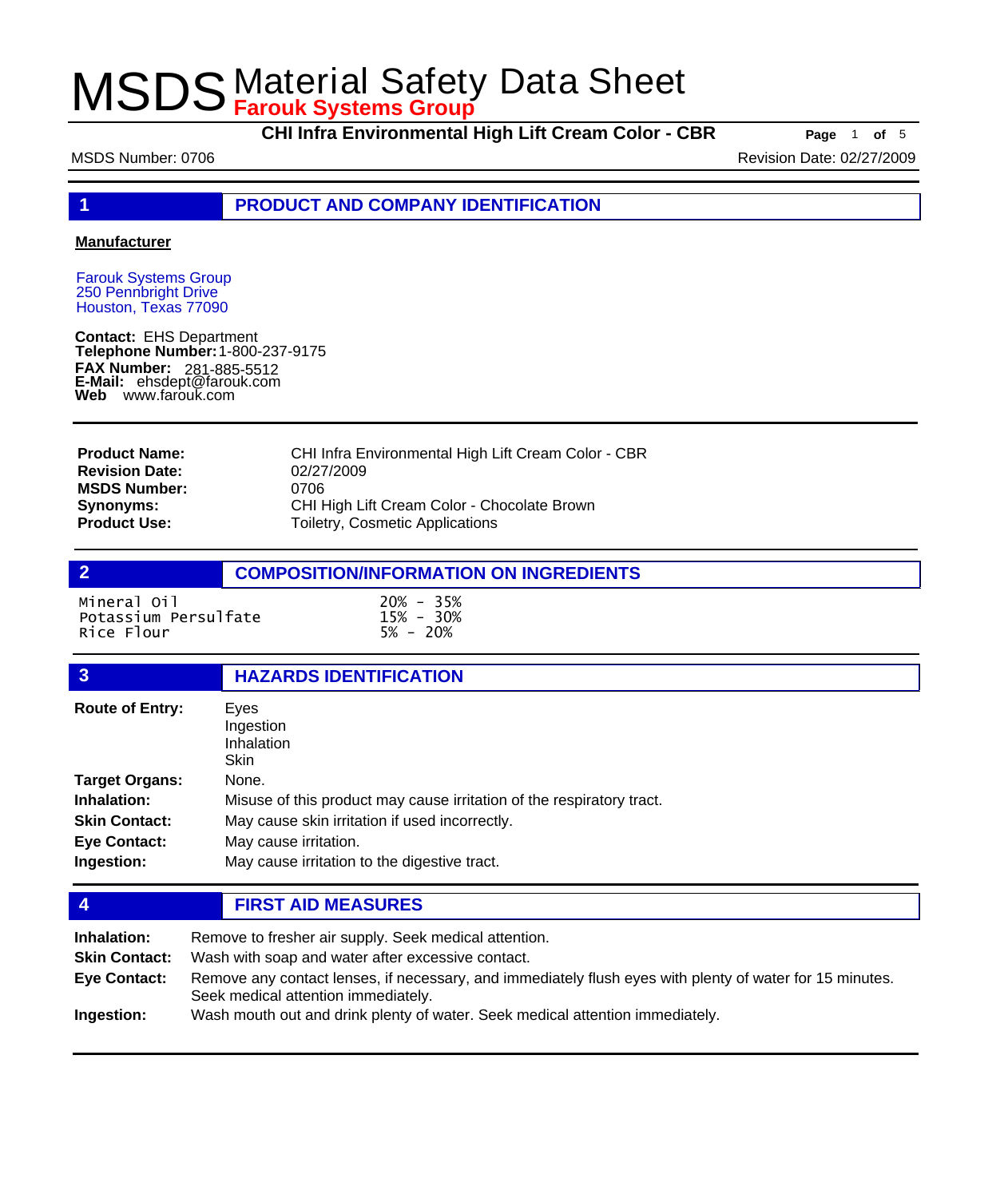**CHI Infra Environmental High Lift Cream Color - CBR Page** <sup>2</sup> **of** <sup>5</sup>

MSDS Number: 0706 Revision Date: 02/27/2009

**5 FIRE FIGHTING MEASURES**

FLASHPOINT AND METHOD: Not applicable. FLAMMABLE LIQUIDS: Not available. AUTO IGNITION TEMP: None. FLAMMABLE CLASS: None. BURNING RATE OF SOLID: Not available

GENERAL HAZARDS: Evacuate personnel downwind of fire to avoid inhalation of fumes and smoke.

EXTINGUISHING METHODS: Chemical type foam, Dry Chemical, Water Fog

HAZARDOUS COMBUSTION PRODUCTS: None.

FIRE FIGHTING PROCEDURES: This product is not flammable.However, hazardous decomposition and combustion products may be formed in a fire situation. Cool exposed containers with water spray to prevent overheating.

FIRE FIGHTING EQUIPMENT: Respiratory and eye protection are required for fire fighting personnel. Full protective equipment (Bunker Gear) and self contained breathing apparatus (SCBA) should be used for all indoor fires and significant outdoor fires. For small outdoor fires, which may be easily extinguished with a portable fire extinguisher, use of a SCBA may not be needed.

## **6 ACCIDENTAL RELEASE MEASURES**

SMALL SPILL: When a spill occurs, use absorbent material on the substance. Dispose of the material according to all local, state and federal regulations. Always use an absorbent material when cleaning up a spill.

ENVIRONMENTAL PRECAUTIONS: Avoid run-off or release into sewers, stormdrains and waterways.

GENERAL PRECAUTIONS: Remove containers away from flammable materials.

### *HANDLING AND STORAGE* Use appropriate personal protective equipment as specified in Section 8. Handle in a manner consistent with good household/personal techniques and practices. **Handling Precautions:** Keep containers/bottles securely sealed when not in use. Store in cool/dry conditions that do not exceed room temperature. Try to store product in temperatures between 40°F to 90° F. **Storage Requirements:**

## **8 EXPOSURE CONTROLS/PERSONAL PROTECTION**

| <b>Engineering Controls:</b>      | These recommendations provide general guideance for handling this product safely. Because<br>specific use conditions may vary, safety procedures should be developed for each specific<br>application of this product. When developing procedures, always consider potential waste,<br>disposal and personal safety issues. |
|-----------------------------------|-----------------------------------------------------------------------------------------------------------------------------------------------------------------------------------------------------------------------------------------------------------------------------------------------------------------------------|
| <b>Protective Equipment:</b>      | EYES AND FACE: For reasonable foreseeable uses of this product, eye and face protection<br>is not required.<br>SKIN: For reasonable foreseeable uses of this product, skin protection is not required.<br>RESPIRATORY: For reasonable foreseeable uses of this product, respiratory protection is not<br>required.          |
| <b>Exposure Guidelines/Other:</b> | HANDS: Wear protective gloves.<br>EXPOSURE GUIDELINES: Overexposure is unlikely. Since all parameters<br>cannot be foreseen, the use of engineering controls to reduce<br>exposure may be necessary.                                                                                                                        |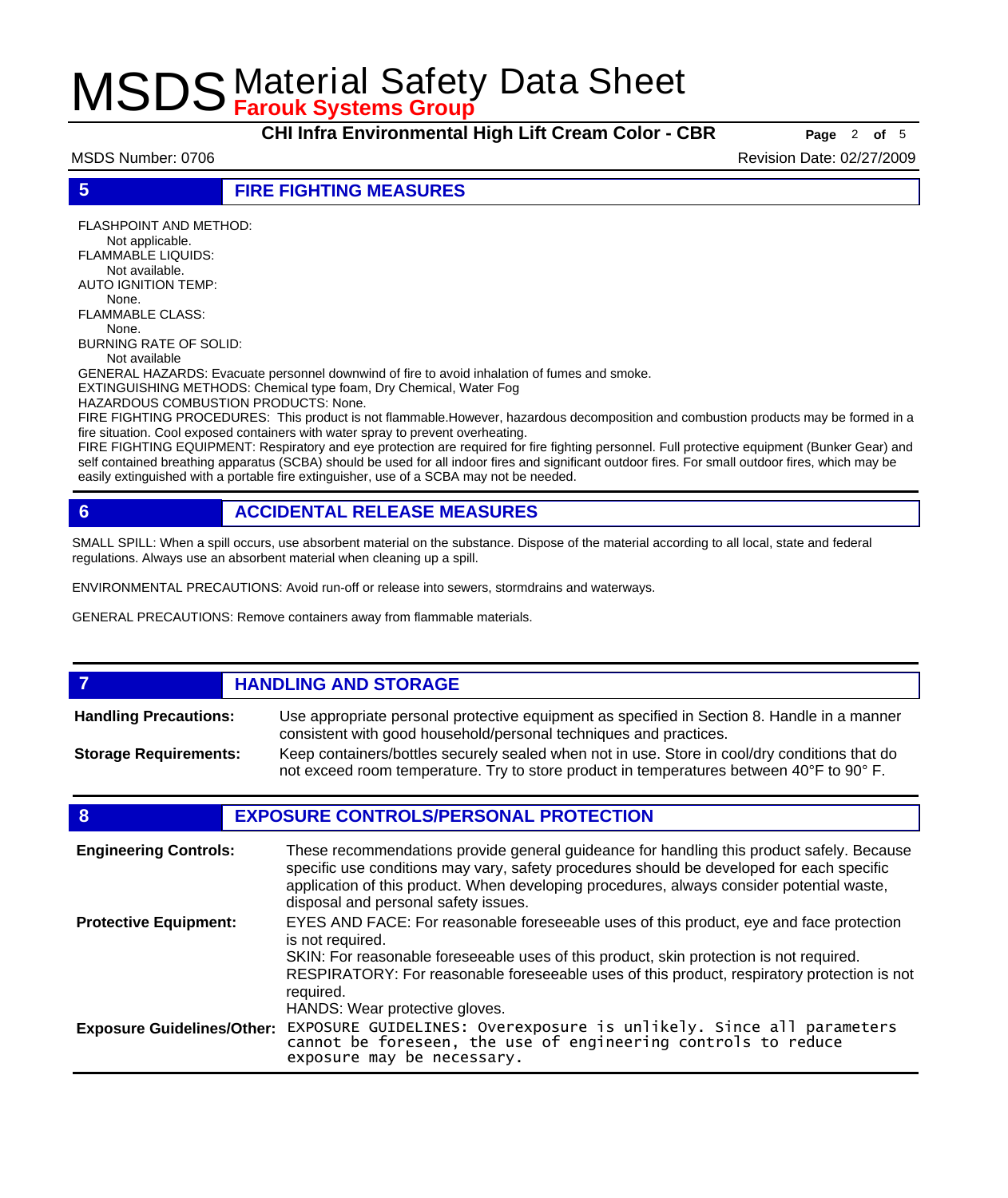**CHI Infra Environmental High Lift Cream Color - CBR Page** <sup>3</sup> **of** <sup>5</sup>

MSDS Number: 0706 **Revision Date: 02/27/2009** Revision Date: 02/27/2009

## **9 PHYSICAL AND CHEMICAL PROPERTIES**

| Appearance:            | Dark brown creme                             |                           |                             |
|------------------------|----------------------------------------------|---------------------------|-----------------------------|
| <b>Physical State:</b> | Creme                                        | <b>Boiling Point:</b>     | N/A                         |
| Odor:                  | Lemongrass Fragrance                         | Freezing/Melting Pt.: N/A |                             |
| pH:                    | 9 - 10 after mixed with hydrogen<br>peroxide | Solubility:               | Partially soluble in water. |
| <b>Vapor Pressure:</b> | N/A                                          | Spec Grav./Density: 1.4   |                             |
| <b>Vapor Density:</b>  | N/A                                          |                           |                             |

| 10 <sub>1</sub>                          | <b>STABILITY AND REACTIVITY</b> |                                                                                         |
|------------------------------------------|---------------------------------|-----------------------------------------------------------------------------------------|
| <b>Stability:</b>                        |                                 | YES.                                                                                    |
| <b>Conditions to avoid:</b>              |                                 | Extreme temperatures.                                                                   |
| Materials to avoid (incompatability):    |                                 | Keep away from strong acids, alkalis, heavy metals and reductions to release<br>oxygen. |
| <b>Hazardous Decomposition products:</b> |                                 | Decomposes when stored under extreme temperatures and moisture.                         |
| <b>Hazardous Polymerization:</b>         |                                 | Will Not Occur.                                                                         |

### **11 TOXICOLOGICAL INFORMATION**

ACUTE:

## DERMAL LD50: Not available. ORAL LD50: Not available. INHALATION LC50: Not available.

EYE EFFECTS: This product may cause irritation to eyes if not used under normal conditions. TARGET ORGANS: NONE. SENSITIZATIONS: Not available. CARCINOGENICITY: IARC: Listed by IARC - No. NTP: Listed by NTP - No. OSHA: Listed by OSHA - No.

MUTAGENICITY: Not available. REPRODUCTIVE EFFECTS: None. TERATOGENIC EFFECTS: Not available.

## **12 ECOLOGICAL INFORMATION**

ENVIRONMENTAL DATA: Not available. ECOTOXICOLOGICAL INFO: Not available. DISTRIBUTION: Not available. CHEMICAL FATE INFO: Not available.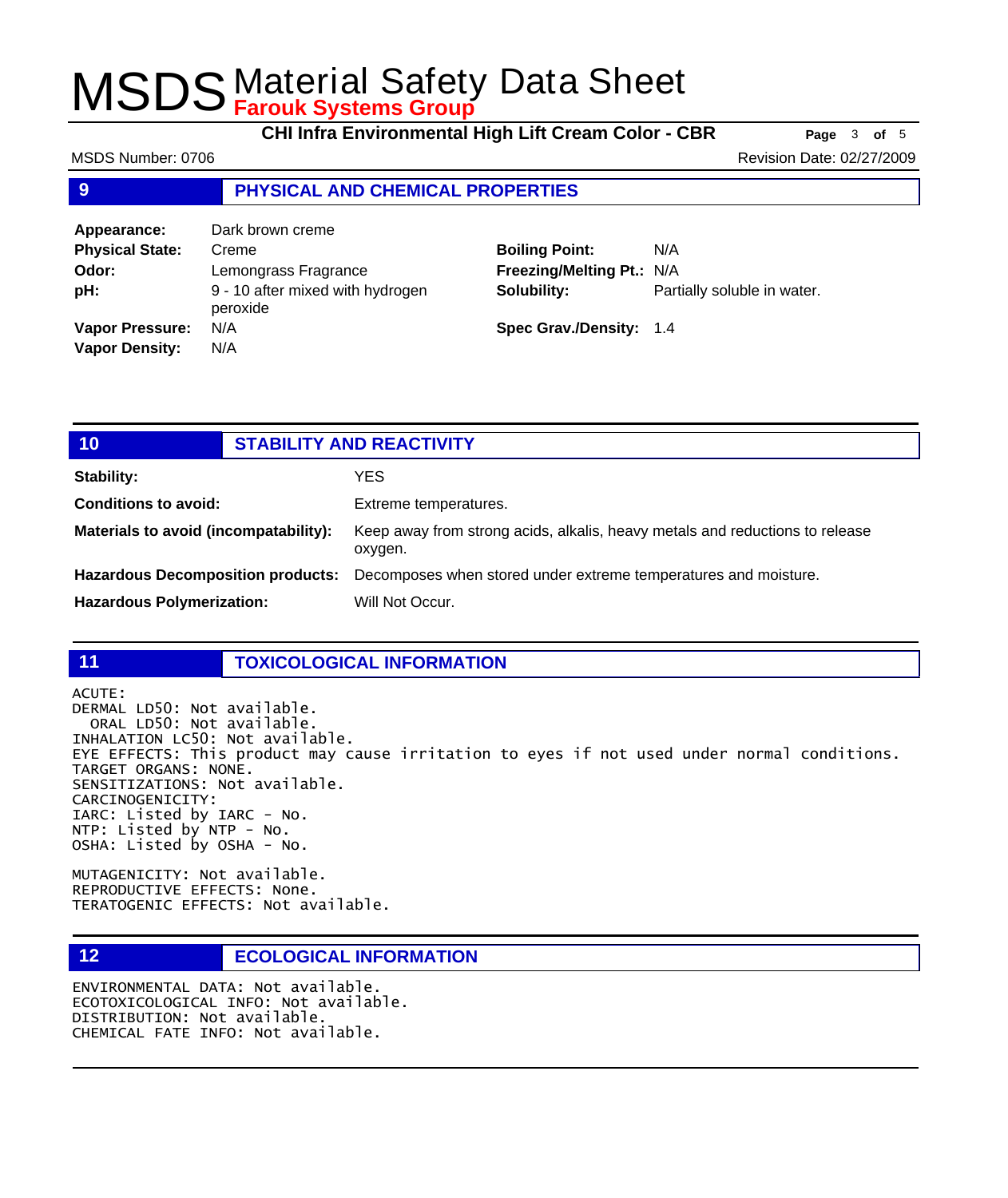**CHI Infra Environmental High Lift Cream Color - CBR Page** <sup>4</sup> **of** <sup>5</sup>

MSDS Number: 0706 Revision Date: 02/27/2009

### **13 DISPOSAL CONSIDERATIONS**

US EPA Waste Number and Descriptions:

DISPOSAL METHOD: Controlled release of diluted product into a biological wastewater treatment plant. COMPONENT WASTE NUMBER: No EPA Waste Numbers are applicable for this product's components. DISPOSAL INSTRUCTIONS: Dispose of waste material according to local, state and federal rules and regulations.

**14 TRANSPORT INFORMATION**

This product is regulated as a hazardous material by the United States (DOT) or Canadian (TDG) transportation regulations.

DOT CLASSIFICATION: Shipping Name: Consumer Commodity Class: ORM-D

IMDG CLASSIFICATION: Shipping Name: Oxidizing Liquid, nos(Potassium Persulfate mixture) - UN3139, PG III Class: 5.1 - Oxidizer

IATA CLASSIFICATION: Shipping Name: Oxidizing Liquid, nos (Potassium Persulfate mixture) - UN3139, PG III Class: 5.1 - Oxidizer Pkg Inst - Y514

Outside the United States

1-800-424-9300 1-703-527-3887 CHEMTREC

**15 REGULATORY INFORMATION**

UNITED STATES: SARA TITLE III (Superfund Amendments and Reauthorization Act) 311/312 HAZARD CATEGORIES Fire: No. Pressure Generating: No. Reactivity: No. Acute: No. 313 REPORTABLE INGREDIENTS: Not applicable. TITLE III NOTES: None. CERCLA(Comprehensive Response, Compensation, and Liability Act) CERCLA RQ: None. TSCA(Toxic Substance Release Act) TSCA REGULATORY: All ingredients are listed in the TSCA Inventory. CANADA: WHMIS(WORKER HAZARDOUS MATERIAL INFORMATION SYSTEM) This product is WHMIS controlled. CANADIAN INGREDIENT DISCLOSURE LIST: Sodium Metasilicate. CANADIAN ENVIRONMENTAL PROTECTION ACT: All intentional ingredients are listed on the DSL(Domestic Substance List). EUROPEAN COMMUNITY: EU REGULATORY: All intentional ingredients are listed on the European's EINECS Inventory. STATE REGULATIONS: Not available.

LOCAL REGULATIONS: Not available.